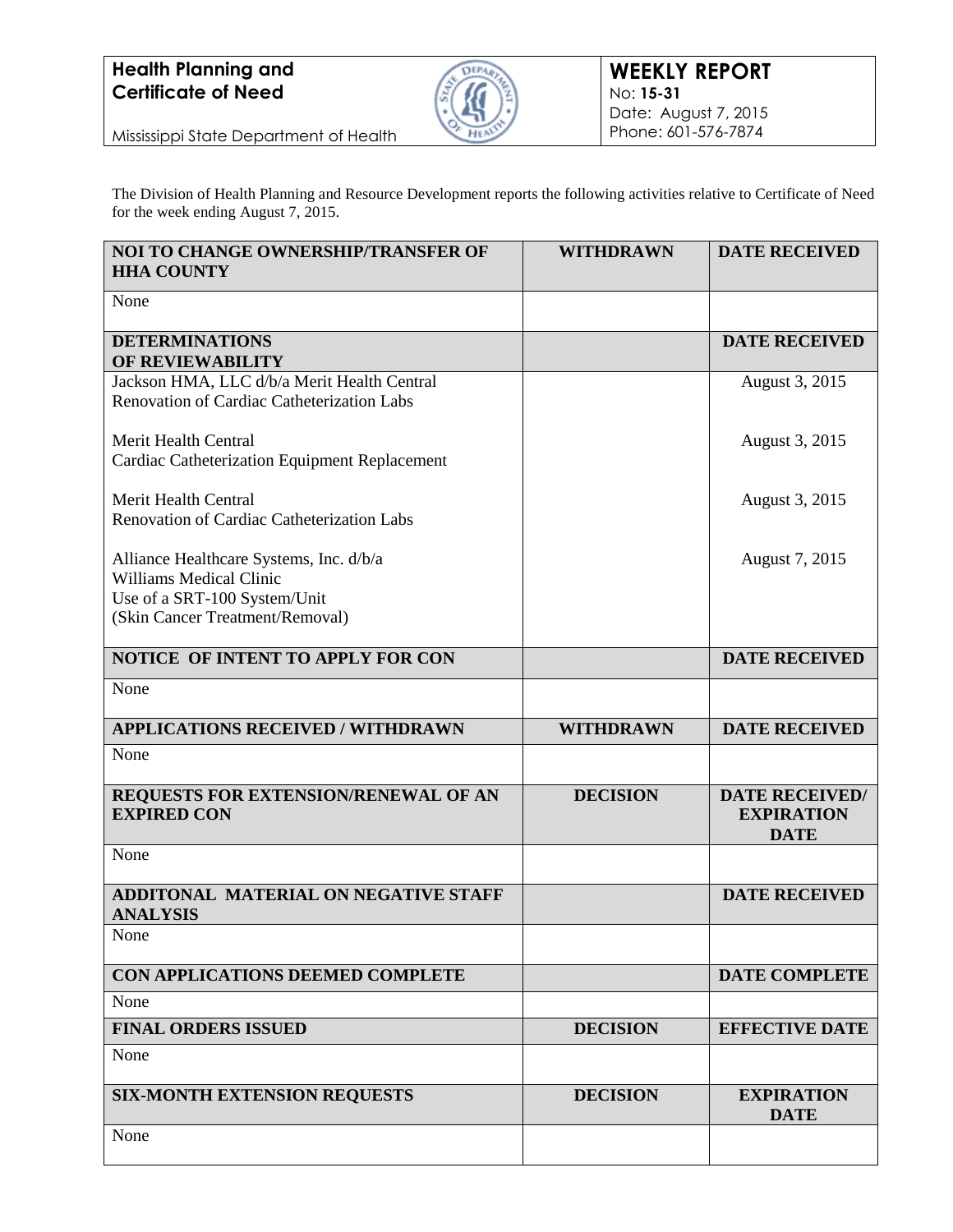## **Health Planning and Certificate of Need**



## **WEEKLY REPORT** No: **15-31** Date: August 7, 2015 Phone: 601-576-7874

Mississippi State Department of Health

| <b>HEARINGS DURING THE COURSE OF REVIEW</b>                                                         | <b>REQUESTED</b>   | <b>DATE</b><br><b>SCHEDULED</b> |
|-----------------------------------------------------------------------------------------------------|--------------------|---------------------------------|
| <b>CON Review Number: HG-R-1207-031</b>                                                             |                    |                                 |
| Singing River Hospital, Pascagoula<br>SME on CON # R-0761                                           |                    |                                 |
| Renovation of Emergency Department and Patient Care                                                 |                    |                                 |
| Area                                                                                                |                    |                                 |
| Capital Expenditure: \$9,473,202                                                                    |                    |                                 |
| Effective Date: March 27, 2008                                                                      |                    |                                 |
| Extension Expiration Date: March 27, 2015                                                           |                    |                                 |
| Requestor: Singing River Health System, d/b/a Singing<br>River Hospital, Pascagoula                 | July 27, 2015      | To Be Scheduled                 |
| <b>CON Review Number: HG-NIS-1214-021</b>                                                           |                    |                                 |
| River Oaks, LLC d/b/a River Oaks Hospital                                                           |                    |                                 |
| Establishment of a Diagnostic Catheterization and PCI                                               |                    |                                 |
| Services and Acquisition of Related Equipment<br>Capital Expenditure: \$900,000                     |                    |                                 |
| Location: Flowood, Rankin County, Mississippi                                                       |                    |                                 |
|                                                                                                     |                    |                                 |
| Requestor(s): St. Dominic-Jackson Memorial Hospital                                                 | March 6, 2015      | July 27 – 31, 2015              |
| Mississippi Baptist Medical Center, Inc. d/b/a Mississippi                                          | March 11, 2015     |                                 |
| <b>Baptist Medical Center</b>                                                                       |                    |                                 |
| <b>CON Review Number: ASC-NIS-0614-008</b>                                                          |                    |                                 |
| Madison Physician Surgery Center                                                                    |                    |                                 |
| Establishment of a Multi-Specialty Ambulatory Surgery                                               |                    |                                 |
| Center                                                                                              |                    |                                 |
| Capital Expenditure: \$1,869,414.00                                                                 |                    |                                 |
| Location: Madison, Madison County, Mississippi                                                      |                    |                                 |
| Requestor(s): Madison Physician Surgery Center                                                      | September 10, 2014 | To Be Scheduled                 |
|                                                                                                     |                    |                                 |
| <b>CON Review: HG-RLS-1210-039</b>                                                                  |                    |                                 |
| Patients' Choice Medical Center, Raleigh                                                            |                    |                                 |
| Lease/Relocation of 10 Chemical Dependency Beds &<br>Offering of Adult Chemical Dependency Services |                    |                                 |
| Capital Expenditure: \$58,400                                                                       |                    |                                 |
|                                                                                                     |                    |                                 |
| Requestor: Alliance Health Center, Meridian                                                         | March 16, 2011     | To Be Scheduled                 |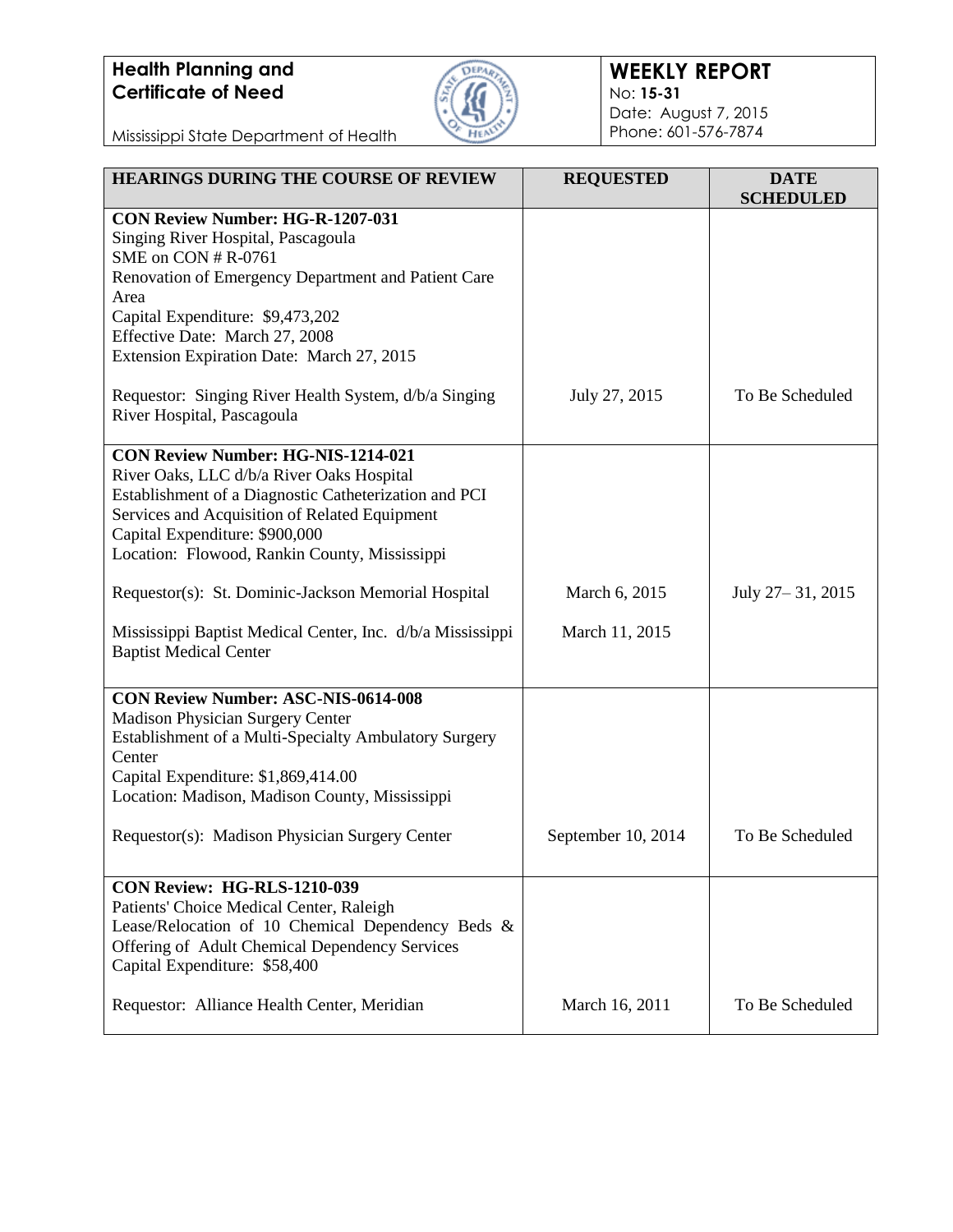

Mississippi State Department of Health

| CON Review: FSF-NIS-0610-025                           |                        |                 |
|--------------------------------------------------------|------------------------|-----------------|
| Gumtree Imaging, LLC Tupelo                            |                        |                 |
| Acquisition/Establishment and Offering of MRI Services |                        |                 |
|                                                        |                        |                 |
| Capital Expenditure: \$1,090,000                       |                        |                 |
|                                                        |                        |                 |
| Requestor: The Imaging Center at Gloster Creek Village | <b>August 26, 2010</b> | To Be Scheduled |
|                                                        |                        |                 |
|                                                        |                        |                 |
| CON Review: ESRD-NIS-0908-031                          |                        |                 |
| Fresenius Medical Care-Calhoun City                    |                        |                 |
| Establish/Const of a 6-Station ESRD Facility in        |                        |                 |
|                                                        |                        |                 |
| <b>Calhoun County</b>                                  |                        |                 |
| Capital Expenditure: \$462,471                         |                        |                 |
|                                                        |                        |                 |
| Requestor: Fresenius Medical Care                      | March 9, 2010          | To Be Scheduled |
|                                                        |                        |                 |
|                                                        |                        |                 |
| CON Review: ESRD-NIS-0908-034                          |                        |                 |
| Fresenius Medical Care-West Point                      |                        |                 |
| Establish/Const of a 10-Station ESRD Facility in       |                        |                 |
|                                                        |                        |                 |
| Clay County                                            |                        |                 |
| Capital Expenditure: \$380,000                         |                        |                 |
|                                                        |                        |                 |
| Requestor: Fresenius Medical Care                      | March 9, 2010          | To Be Scheduled |
|                                                        |                        |                 |
|                                                        |                        |                 |
| CON Review: ESRD-NIS-0908:035                          |                        |                 |
| Fresenius Medical Care-Water Valley                    |                        |                 |
| Establish/Const. of a 6-Station ESRD facility in       |                        |                 |
| Yalobusha County                                       |                        |                 |
|                                                        |                        |                 |
| Capital Expenditure: \$462,471                         |                        |                 |
|                                                        |                        |                 |
| Requestor: Fresenius Medical Care                      | March 9, 2010          | To Be Scheduled |
|                                                        |                        |                 |
|                                                        |                        |                 |
| CON Review: FSF-NIS-0808-024                           |                        |                 |
| Advanced Medical Imaging of Greenville, LLC            |                        |                 |
| Provision of MRI Services in Washington County         |                        |                 |
| Capital Expenditure: \$0                               |                        |                 |
|                                                        |                        |                 |
|                                                        |                        |                 |
| Requestor: Delta Regional Medical Center               | December 3, 2008       | To Be Scheduled |
|                                                        |                        |                 |
| CON Review: FSF-NIS-0807-018                           |                        |                 |
| Desoto Imaging and Diagnostics, LLC                    |                        |                 |
|                                                        |                        |                 |
| <b>Establishment of Mobile PET Services</b>            |                        |                 |
| Capital Expenditure: \$0                               |                        |                 |
|                                                        |                        |                 |
| Requestor: Baptist Memorial Hospital - DeSoto          | December 3, 2007       | To Be Scheduled |
|                                                        |                        |                 |
|                                                        |                        |                 |